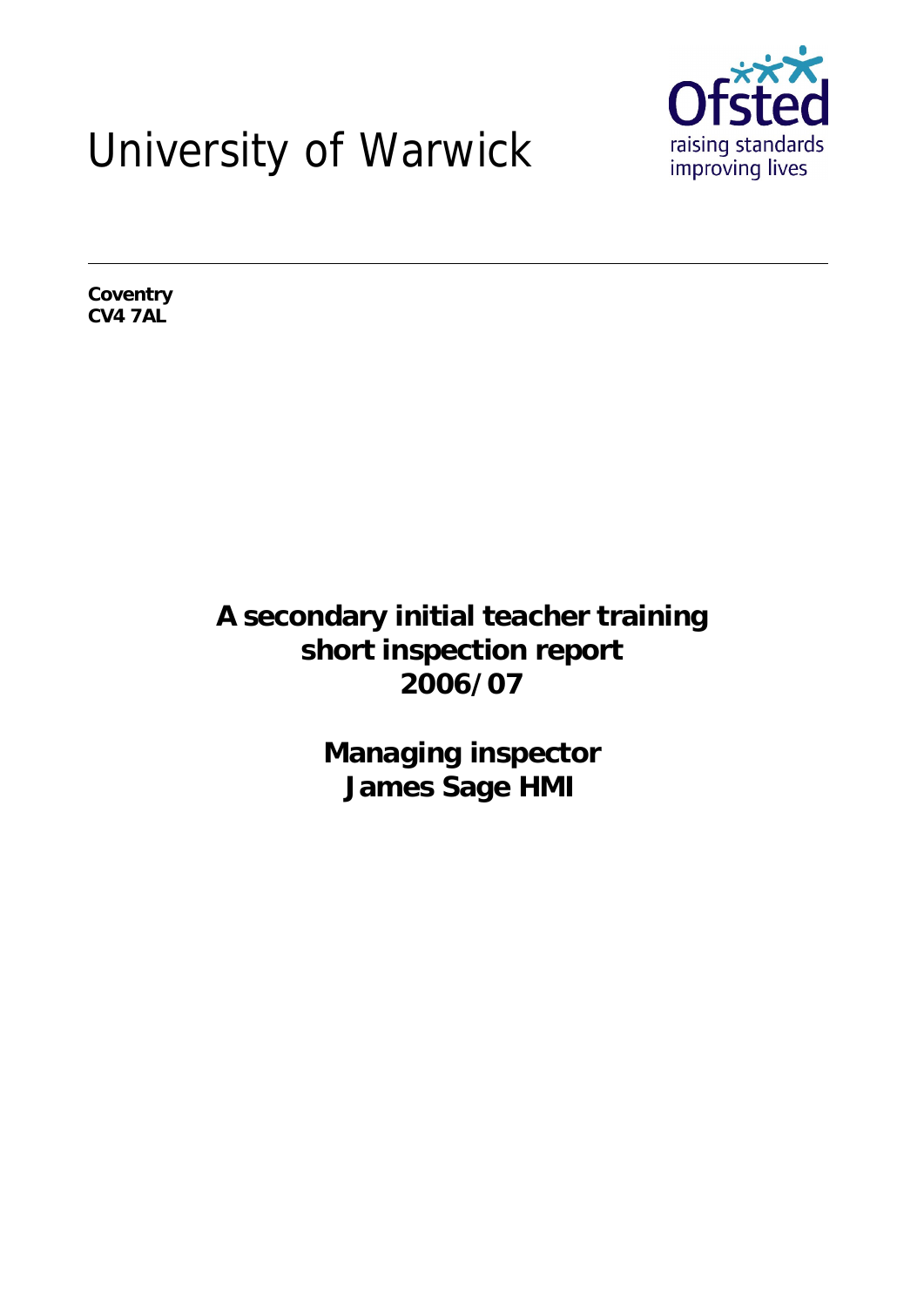© Crown copyright 2007. This report may be reproduced in whole or in part for non-commercial educational purposes, provided that the information quoted is reproduced without adaptation and the source and date are stated. Inspection reports are available on the Ofsted web site (www.ofsted.gov.uk).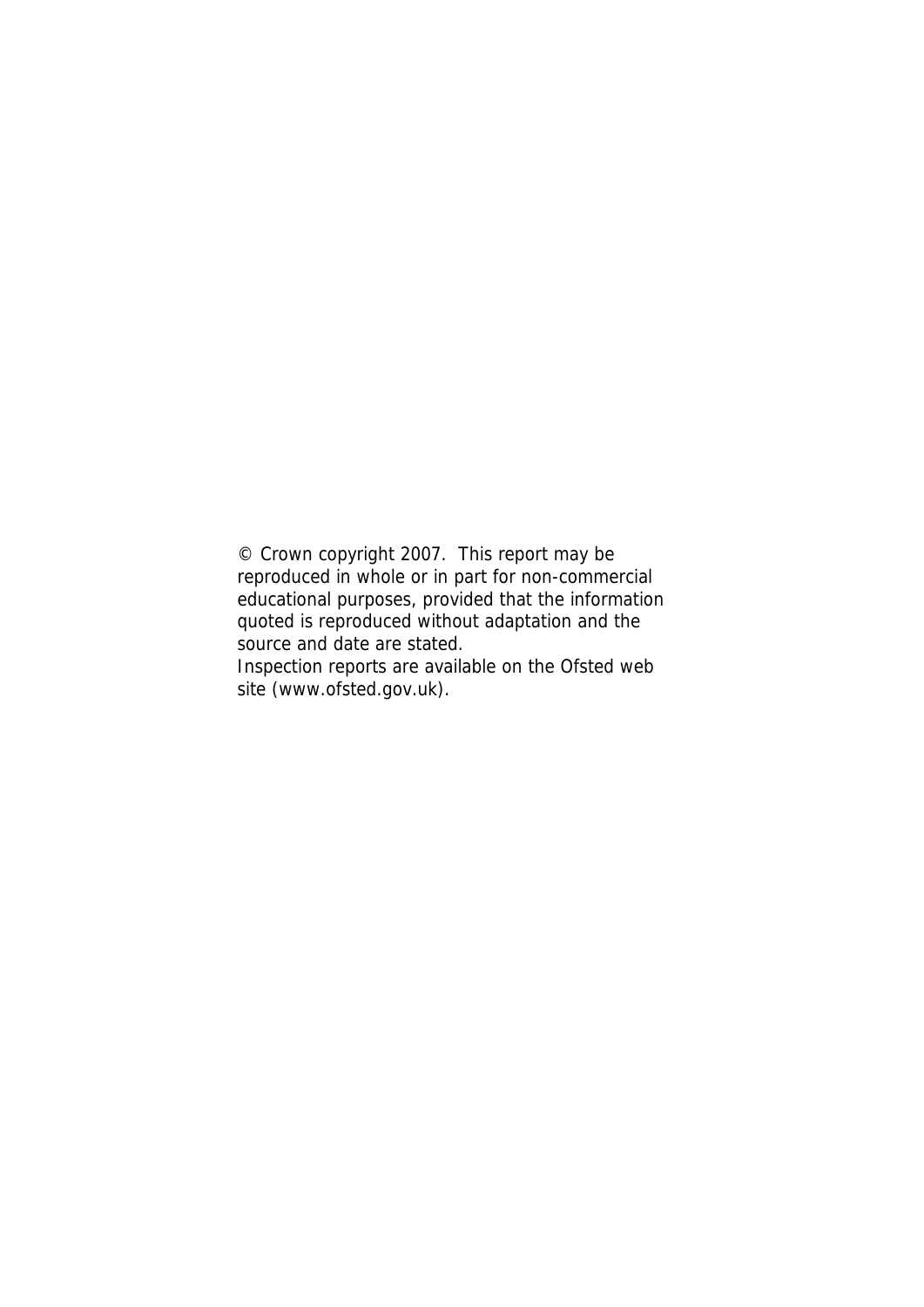## **Introduction**

The University of Warwick works in partnership with 121 schools to provide secondary initial teacher training courses. It offers training for the 11-18 age range in drama with English, English with drama, history, information and communication technology (ICT), mathematics, modern foreign languages, religious education and science; and for the 14-19 age range in business education. At the time of the inspection there were 255 trainees.

#### **Context**

The inspection was carried out by a team of inspectors in accordance with the Ofsted Handbook for the Inspection of Initial Teacher Training (2005-2011).

This report draws on evidence from a short inspection of the provision and an inspection of the management and quality assurance arrangements.

**Grades are awarded in accordance with the following scale**

| Grade 1 | Outstanding  |
|---------|--------------|
| Grade 2 | Good         |
| Grade 3 | Satisfactory |
| Grade 4 | Inadequate   |

#### **Main inspection judgements**

**Management and quality assurance: Grade: 1**

The overall quality of training is at least good. The provider will receive a short inspection in three years.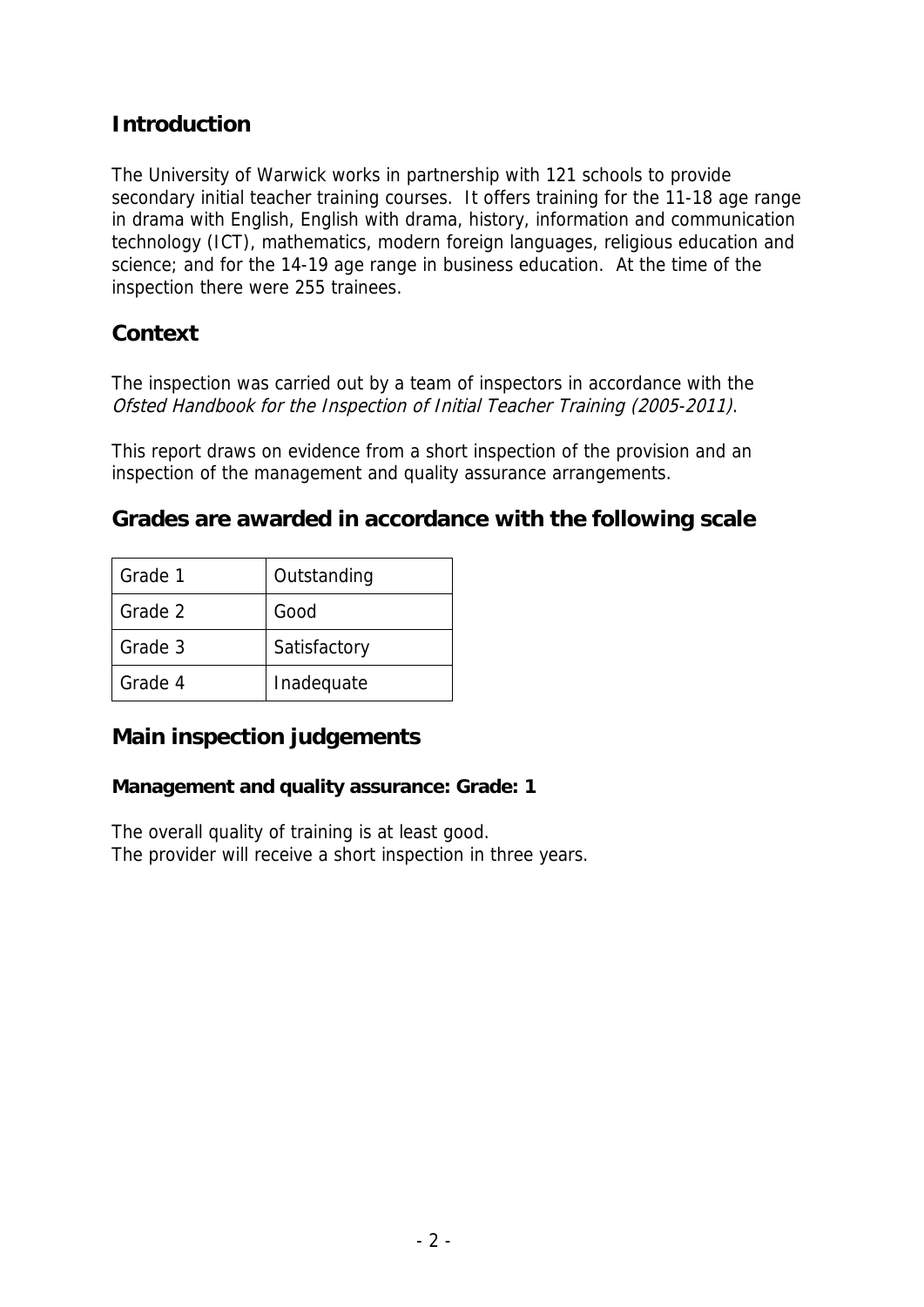## **Key strengths**

- the strong leadership at all levels
- the high quality evaluation and improvement planning
- the quality of the partnership
- the rigorous quality assurance
- the coherence of the training
- the highly effective use of the expertise and resources in schools
- the attention given to the needs of individual trainees, beginning with the selection process.

#### **Points for consideration**

- providing trainees with written feedback that focuses on pupils' learning and on the overall quality of the lesson
- considering how all subjects can focus evaluation on trainees' achievements.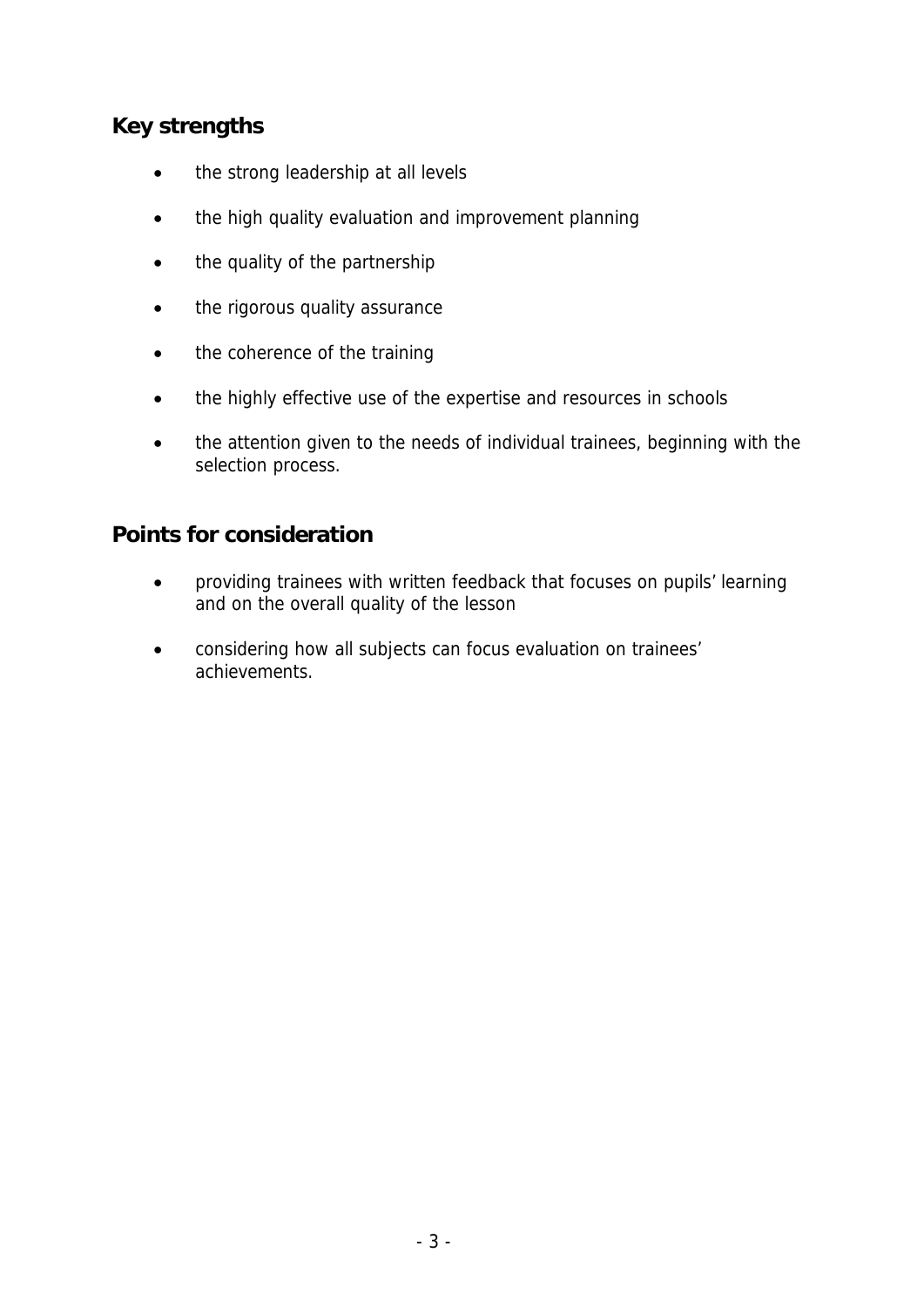## **The quality of training**

1. All elements of the secondary programme are developed continuously to ensure that they are up-to-date; for example, the very good attention given to developing trainees' understanding of Every Child Matters and of developments in 14-19 education. Particularly impressive is the way the course looks ahead to prepare trainees for future developments in teaching in order to set particular aspects into a wider context. This is demonstrated well by the approach to assessment for learning that is set within the broader context of developments in personalising learning.

2. The high quality training means that trainees are very well prepared for teaching. This reflects the very effective focus on classroom practice, supported by a thorough treatment of the related theory. Expertise in schools, and elsewhere, is used extensively and effectively in the training. Many school-based mentors are involved in central training and good use is made of a range of other experts. A significant number of tutors work part-time in schools and this provides relevance and credibility. Excellent use is made of the particular expertise and resources available in the training schools and specialist schools in the partnership. There is strong coherence between the different elements of the course through the progressive approach to key themes that link professional and subject studies. The range of very good subject-specific and professional studies school-based tasks supports this coherence. School-based mentors are provided with high quality guidance and they are clear about what is expected of them.

3. Many subjects use very creative approaches to training. This includes extensive work with groups of pupils, both in their schools and in the university. All of these activities have a very clear focus. In modern foreign languages, for example trainees work with Key Stage 2 pupils across a wide range of primary schools to develop their understanding of progression. They work with carefully identified: Year 9 pupils who come into the university in an activity that aims to encourage wider take up at Key Stage 4; Year 7 pupils on drama in the foreign language; and post-16 students in a specialist languages college. Similar activities are undertaken in other subjects.

4. Many developments in training are based on a very careful analysis of trainees' achievements in specific areas. In some subjects a specific issue identified was the quality of trainees' evaluations of their own teaching, including in both of the English and drama courses, modern foreign languages and religious education. Tutors in these subjects responded to this analysis well. Trainees are shown how to set learning objectives to focus more on pupils' learning. They are expected to set learning objectives for each part of their lessons in the first school placement, moving to objectives for whole lessons in the second placement. Trainees use a well-designed template and a set of prompts to support their evaluations of lessons. Some other subjects also evaluate aspects of trainees' teaching to identify aspects of the training that need to be improved, for example, in ICT where the focus was on assessing pupils' progress.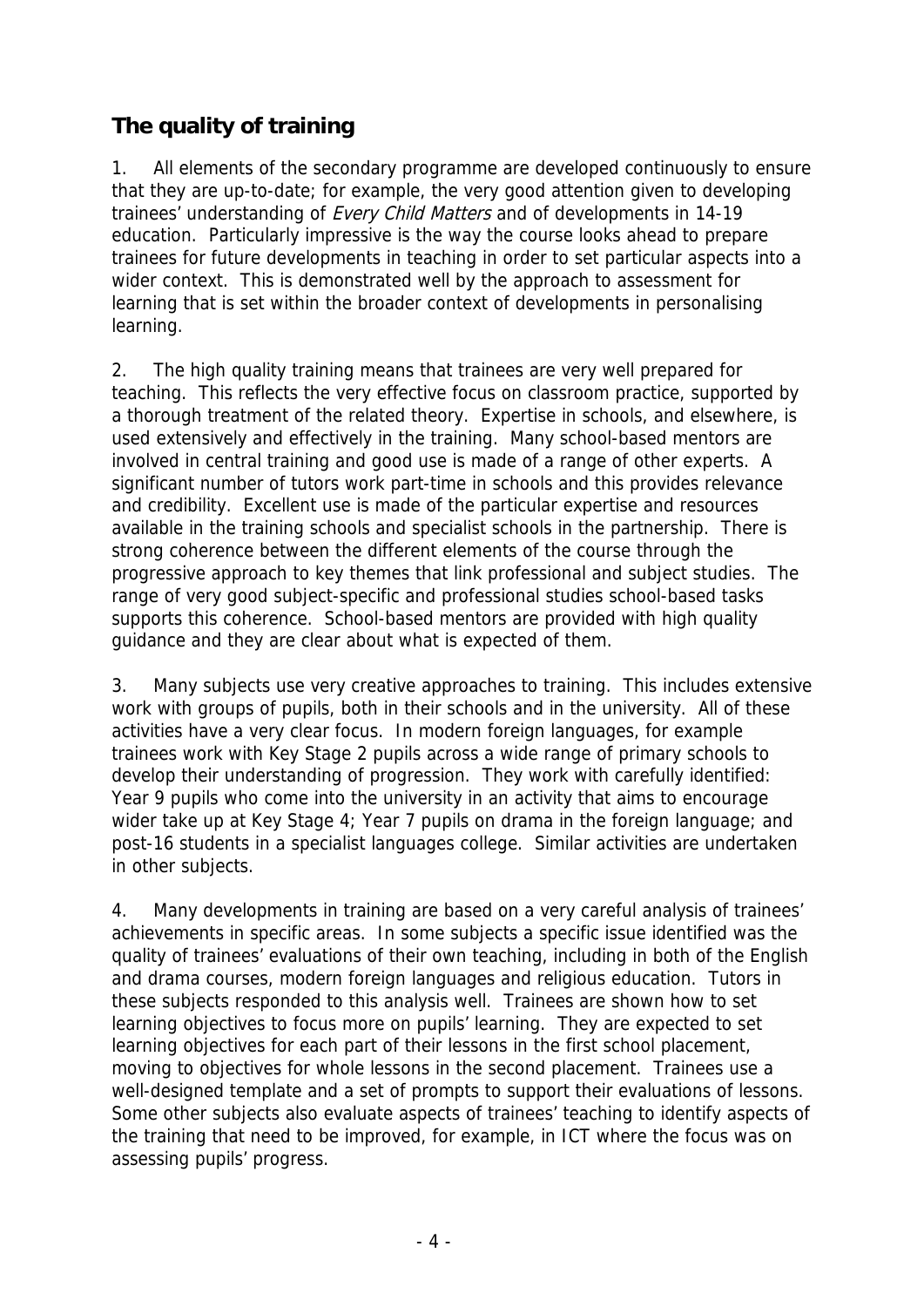5. The recently revised professional development profile has many strong features. It is very well structured and supports trainees well in identifying the evidence required to show they meet the Standards. The profile is effective in ensuring that all trainees make good progress and that good attention is given to individual needs. The target setting process begins at selection and trainees are set individual pre-course targets and actions. There is a well-placed sequence of personal tutorials throughout the course; the early tutorials in the university are very effective in sharpening up the developmental targets set at the beginning of the course. Progress is very carefully reviewed between the two placements to ensure trainees have clear targets for the second placement.

6. Trainees receive extensive formal and informal feedback on their teaching. Much of this is of high quality and provides trainees with clear indications of what they need to do to secure further progress. However, written feedback seldom provides judgements on either the overall quality of the lesson or on the quality of pupils' learning. The oral feedback that trainees receive in lessons and in subsequent discussions is better. Several subjects have addressed the issue of feedback well by providing trainees with a notebook to record the oral feedback or to be used by teachers to provide less formal written feedback on a more regular basis.

7. There are strong procedures for internal and external moderation with extensive use of joint observations to support internal moderation. A set of grade descriptors provides a very useful mechanism to ensure consistency at the formal assessment points. Many trainees, and some mentors, also use these well to monitor their progress and to help set well-focused targets.

## **Management and quality assurance**

8. Selection procedures are effective and lead to the recruitment of very good quality trainees and to recruitment targets being met. The rigorous procedures mean that all applicants are considered very carefully. The procedures for undertaking criminal record and other checks are rigorous. Application, recruitment and retention data are analysed very closely, with good attention given to trainees from minority ethnic backgrounds. Whilst withdrawal rates are very low, all cases are analysed carefully to improve selection procedures. The professional contacts scheme for minority ethnic trainees provides very impressive levels of support. The university makes excellent use of the student associate scheme to recruit trainees in some shortage subjects; this is particularly effective in recruiting to the mathematics course. There is a very large cohort of physics undergraduates currently on the scheme.

9. High quality management and quality assurance are extremely effective in maintaining high standards and in securing further development and improvement. There is very good quality leadership and management at all levels in the university. The university uses a 'consistency with individuality' model to share best practice,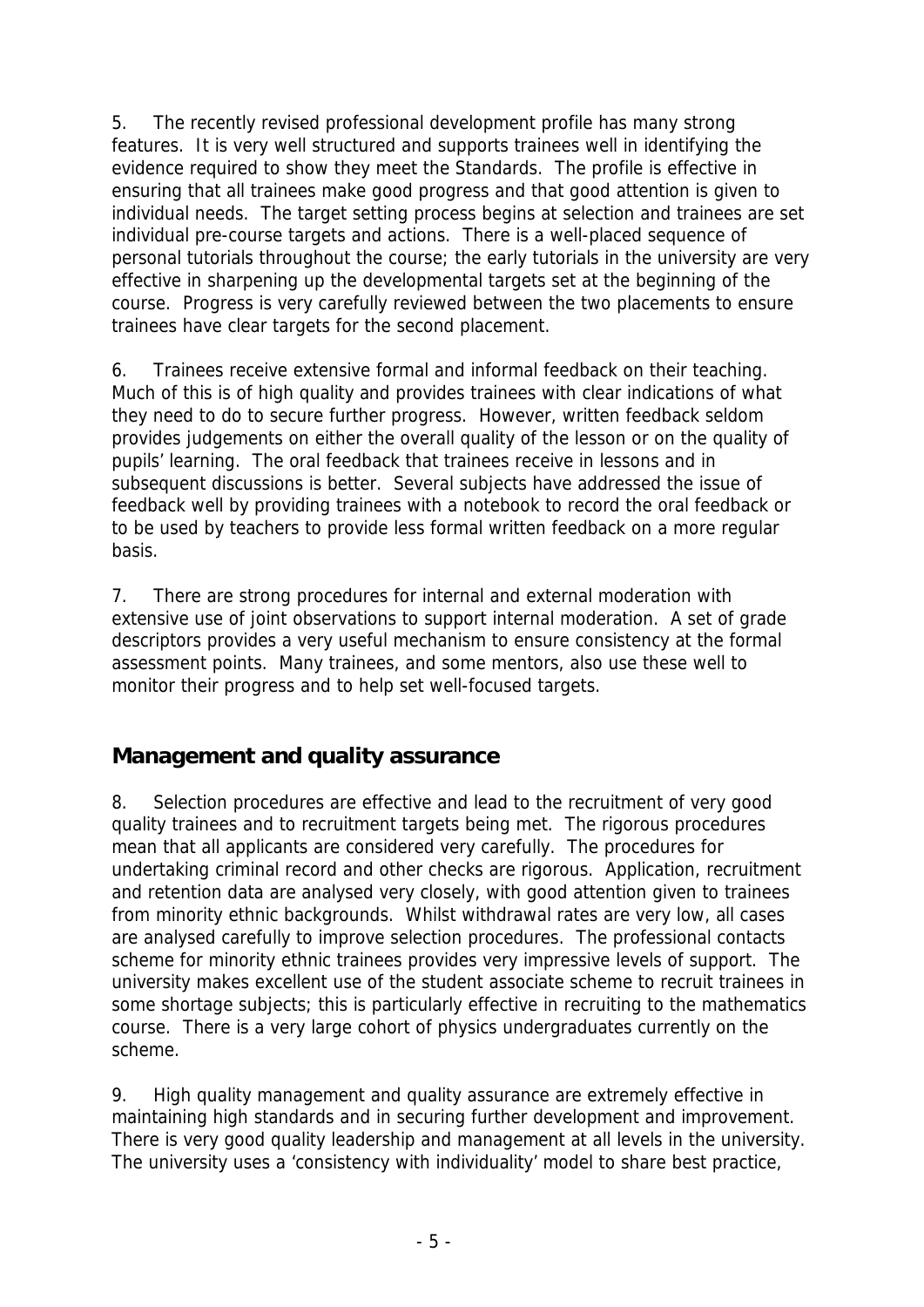whilst enabling different elements of the course and different subjects to develop innovative approaches, often matched to the particular requirements of the subject. There are extremely rigorous systems for evaluating the course and this leads to clear priorities for further development.

10. Schools have a very strong commitment to the university and the coherence of the partnership is impressive. Schools have excellent representation on the steering committee and are involved fully in strategic and operational management and planning. Communications between the university and schools are excellent, and supported well by regular visits to schools by link and subject tutors. There is universal praise for the partnership office. Schools appreciate the way in which they are encouraged to develop innovative ways of working. For example, one professional mentor uses a set of characteristics of different types of trainee to provide guidance to subject mentors about the nature and amount of support these trainees require. In another example, a training school makes excellent use of its training classroom to enable trainees to observe and discuss the lessons of a wide range of different teachers.

11. The strength of the relationship with schools supports a rigorous system for quality assurance. The basis of this system is: high quality mentor training, providing mentors with clear guidance and exemplification of the quality expected; the regular visits by the link tutor and subject tutors to provide very effective moderation and training; and the systematic use of joint observations. The excellent communications mean that concerns are identified quickly and interventions are rapid and effective. In schools, the professional mentor has a clear management and quality assurance role and this is performed well. In modern foreign languages and science, between the two school placements trainees provide an exhibition of their work from the first placement. As well as being a good opportunity for the two mentors to meet with the trainee, it serves as a useful benchmarking and training opportunity. Other subjects use different, but equally effective, approaches to ensure all mentors are aware of the quality required and that they have the skills to achieve this.

12. Self-evaluation is thorough, detailed and accurate. Managers base their course review and improvement planning on an extensive range of information. This includes a detailed analysis of trainees' evaluations; the views of schools; benchmarking; external examiners' reports; and the university's own surveys of former trainees working as newly qualified teachers, and of the head teachers in the schools they are working in. This leads to clear and detailed action plans for subjects and for the overall programme. A strong feature is that many subject action plans have a very good emphasis on improving specific aspects of trainees' practice. These plans have clearly identified strategies for both improving training and for monitoring impact. There is a very strong sense of continuous improvement within a culture of excellence. The 'consistency with individuality' approach within the university is an interesting manifestation of this philosophy. Through this approach, strong subjects become stronger because of very creative and innovative practice and good practice is making an improvement across all the subjects offered.